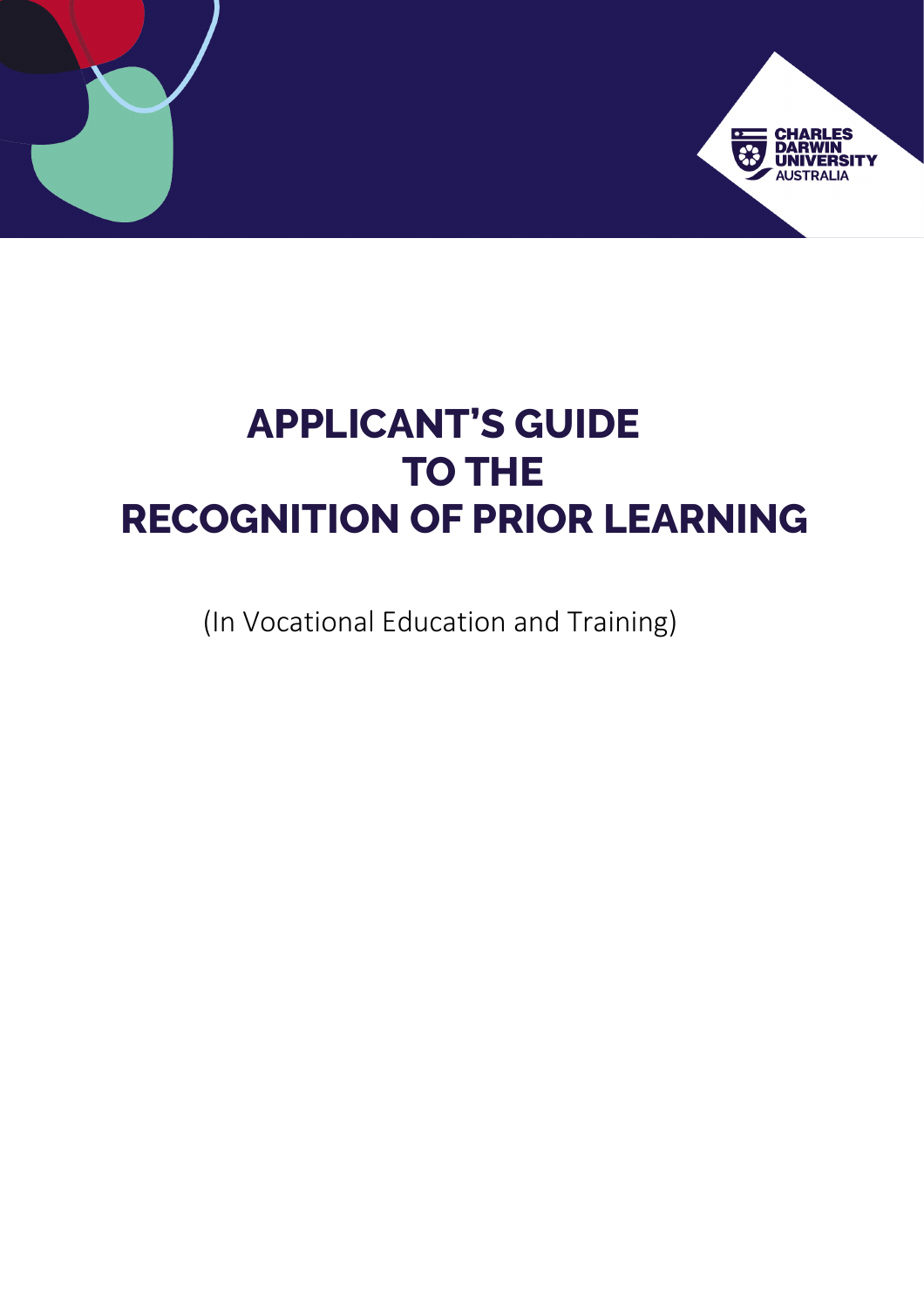# **APPLICANT'S GUIDE TO RECOGNITION OF PRIOR LEARNING**

# **Introduction to this Guide**

Congratulations, the first step is generally the hardest and you have taken that by considering the opportunity to have your skills, knowledge and experience assessed through our Recognition of Prior Learning (RPL) process in order for you to gain full or partial completion of a qualification in your area of expertise.

This Applicant's Guide will take you through a number of steps associated with undertaking an RPL assessment. The steps are listed below and answer many of the questions we know you will have and indicate the range of support we will give you on your journey to achieving recognition in your chosen vocational area. You should ensure you read the guide completely.

# **Steps**

- The Application process
	- $\circ$  Preliminary discussion with your lecturer or the RPL Unit regarding the RPL process, fees and exploration of suitable courses
- Completing the RPL Self-assessment Tool and VET121 RPL Application Form
	- o Personal requirements to work in your chosen vocational area
- Tips and hints to prepare for RPL
- The initial interview process with your assessor
- The subsequent RPL Assessment

At the end of this guide are some frequently asked questions whose answers may also help you to further understand our RPL process.

# **The Application Process**

The diagram on the following page indicates the steps involved in applying for RPL. The stepby-step process indicates where your application may be at any one time and where you are on the journey towards the qualification. The last page of this guide provides contact details should you wish to enquire about any aspect of the process at any time.

The first step in the application process (when you have decided to proceed with seeking RPL) is to fill in and submit the VET RPL Application Form (VET121) and then lodge it at the Student Central enquiry email address: S[tudent.](mailto:Student.Central@cdu.edu.au)Central[@cdu.edu.au,](mailto:Student.Central@cdu.edu.au) alternatively you can speak directly to your lecturer or the RPL unit. Your lecturer or the RPL Unit will discuss any applicable fees and provide you with a course specific Self-Assessment Tool to complete. These forms collect some information to allow us to record your details on our student management system. It will also help us plan the initial interview and save as much time as possible during the subsequent RPL assessment. This step will generate any application fee associated with your seeking RPL. Please see the CDU student guide for further information.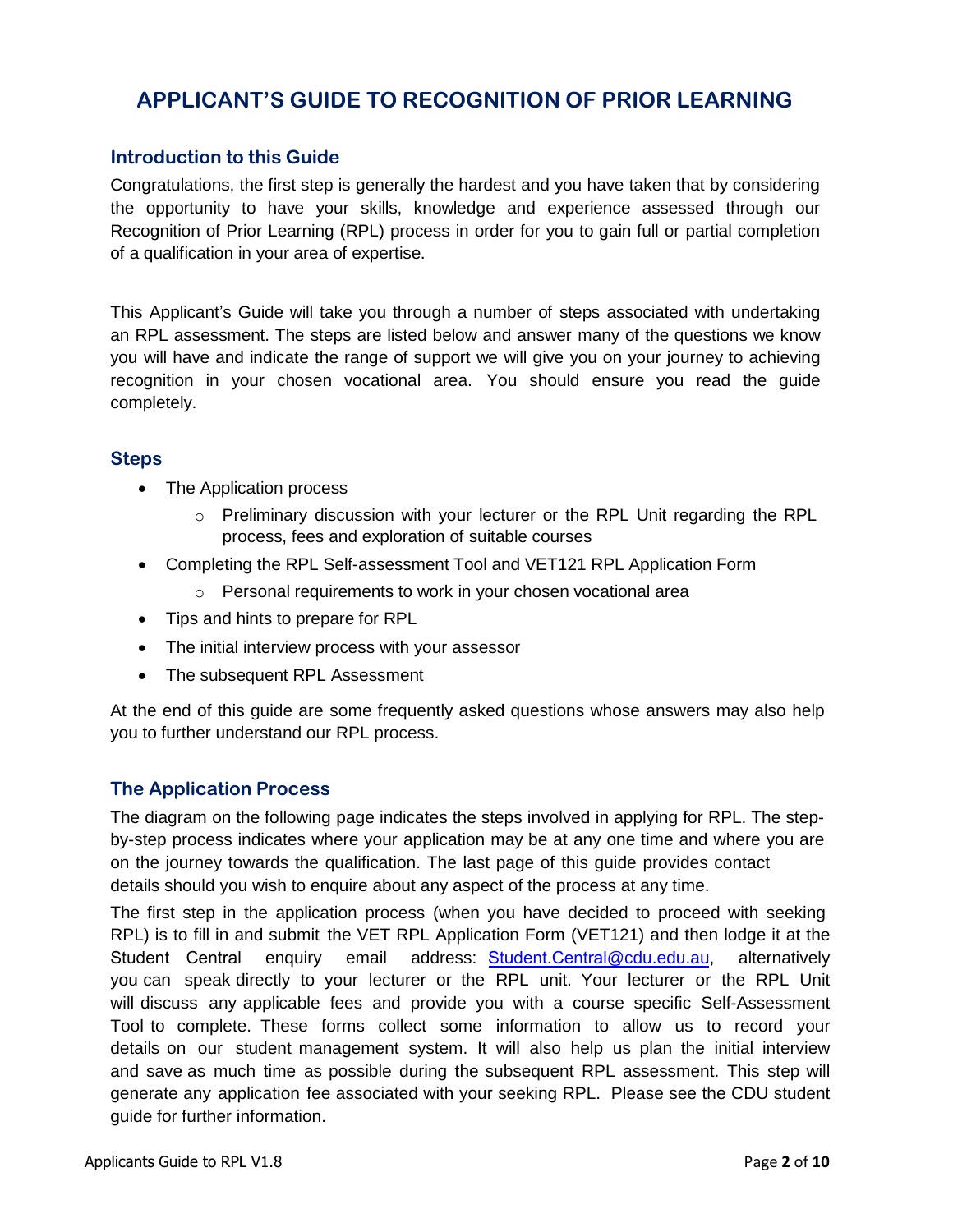# **RPL Flowchart**

The flowchart describes the procedure to be followed in determining RPL.

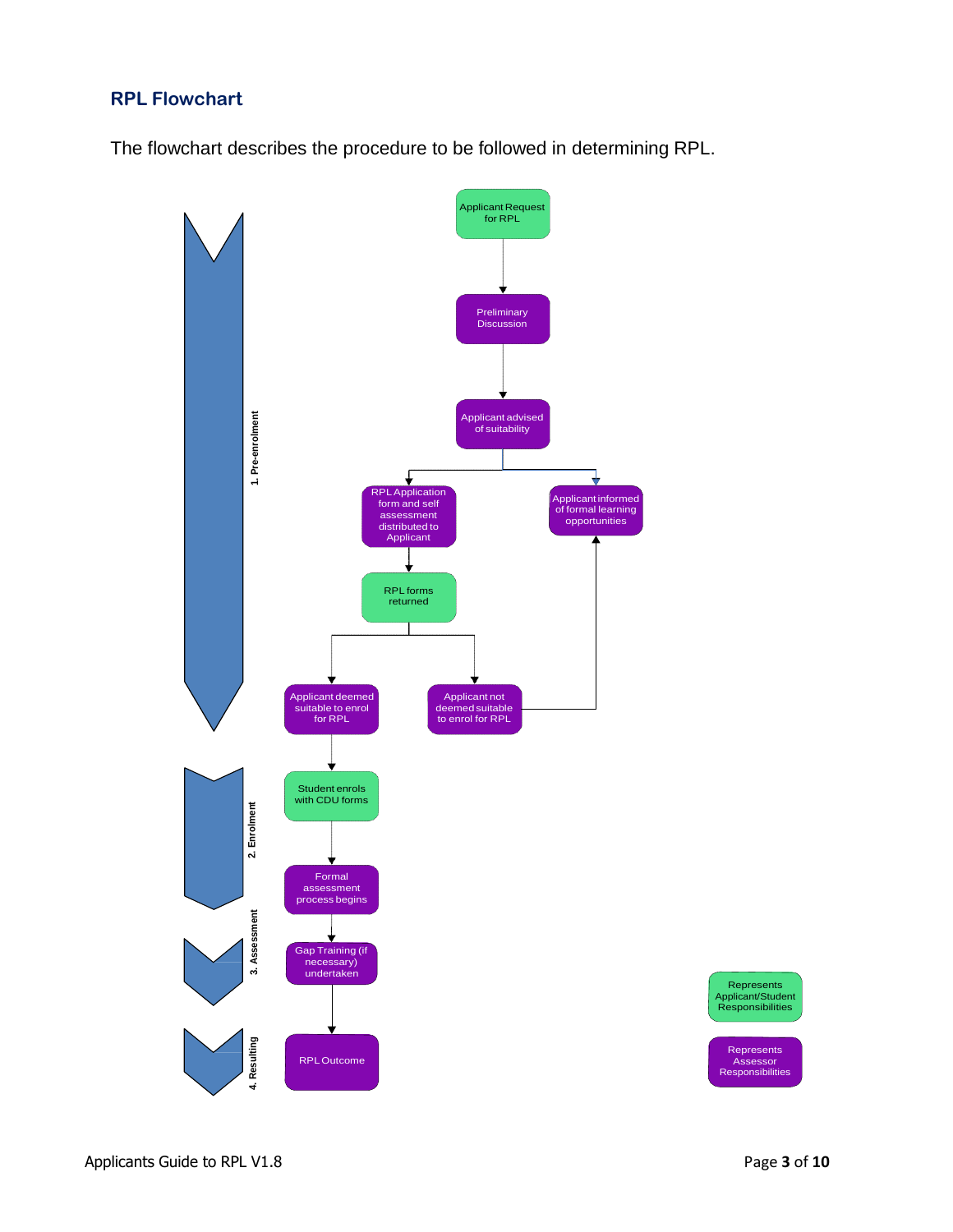Each self-assessment document is focused on a particular course, or set of courses with a common thread. At the beginning of your journey, you may not know what course would be best for you – that is fine, just submit the VET RPL Application form and one of our staff will contact you to discuss your options. Once the correct course is identified, you will be sent the appropriate self-assessment document.

# **VET RPL Application Form**

The VET RPL Application form is available from your lecturer or the RPL Unit. It can also be downloaded from the CDU student forms and guides page ([https://www.cdu.edu.au/student](https://www.cdu.edu.au/student-central/forms-guides)[central/forms-guides](https://www.cdu.edu.au/student-central/forms-guides)). It needs to be completed to the best of your ability. Apart from the basic details that are needed to issue your student identification number, further information is requested so that we can plan your initial interview with an assessor and determine the most effective way to support you through the RPL process. If you know which course you are seeking RPL for, the VET RPL Application form should be returned with the appropriate selfassessment document. If you do not know what course is best suited for you, just return the VET RPL Application form.

We have tried to ensure that we are not requesting too much from you at this initial stage but the more information you provide the more it will assist us to assist you. Nevertheless we understand that some information about previous employers, etc. is not always easy to obtain so do the best you can and at least provide your personal details and information on what occupation you are seeking and we can commence from there.

## **Completing the RPL Self-assessment**

The RPL Self-assessment Tool for your chosen qualification has been supplied as a separate document for you to complete and return. It will only take you about 15 minutes to complete as it has been designed to indicate what you have already been doing in the workplace.

The RPL Self-assessment Tool is an important starting point for the overall RPL assessment process that once you have successfully completed will enable us to issue you a qualification in your chosen area. The other benefit is that the RPL self-assessment will assist you to prepare for the subsequent RPL assessment, as the assessor will be focusing on the same statements that you have responded to and will assess activities that demonstrate the skills, knowledge and experience you have in your chosen vocational area.

## **Tips and Hints to Prepare for RPL**

Our assessors must make sure you have the skills and knowledge to meet the industry standard. This means you must be involved with us in a comprehensive quality process that covers the content of the qualification you want to be recognised for.

Assessment will happen in a variety of ways and being prepared can save you valuable time and also make the recognition process stress-free for you.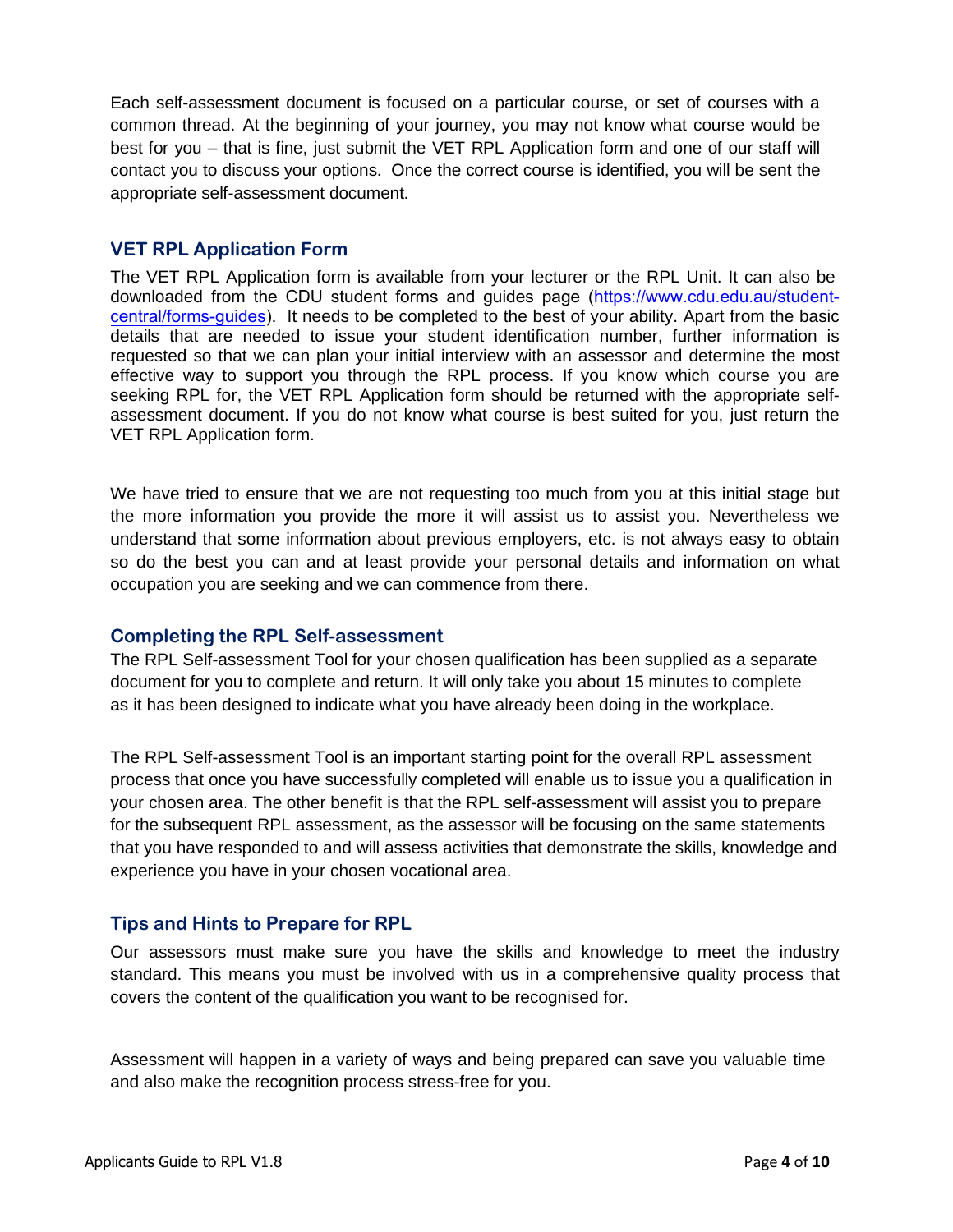#### **Here are some tips and hints for you to consider:**

- 1. Be prepared to talk about your current job roles and your work history particularly if you are not currently employed. Hopefully you have provided some details on your application form about where you have worked, either paid or unpaid, and what tasks you performed there. These will make a good starting point and put you at ease with the RPL process.
- 2. If you have a position description, and even though you may not be able to bring it with you, be prepared to talk about the responsibilities and duties you have in your current role
- 3. If you are in a workplace that is supporting your application to get qualified be prepared to discuss the opportunity for your assessor to contact your workplace or previous workplace so your skills can be confirmed by someone that works or has worked with you.
- 4. You may also have community contacts from unpaid or volunteer work you have done that may not appear to be related to this application but you will be surprised at how far our assessors will go to find evidence to support your claim.
- 5. In-house training conducted by in-house staff or suppliers to your industry or service area is generally of a high quality. Be prepared to talk about any opportunities you have had in this area, and if you were issued with a certificate for your attendance at the training bring it with you for your interview.
- 6. Be prepared to discuss with your CDU assessor about other ways you can demonstrate your skills, for example if you have any references from employers or diary notes from when you attended in-house training or trade shows. Sometimes even photographs of projects you have worked on that you can use to 'trigger' discussion with your assessor may be valuable contributors to your assessment.
- 7. Other items or documents, if you have them readily available, you should consider supplying copies of with your application may include but not be limited to:
	- any licences or tickets held, e.g. forklift, working with children, etc.
	- brief CV or work history
	- Job Safety Analysis (JSA) that you may have completed
	- certificates supplier training courses, in house courses, workshops, seminars
	- Certificates club courses e.g. first aid, surf lifesaving, etc.
	- photographs or DVD's of work undertaken
	- **technical drawings or site plans you have worked with**
	- workplace inductions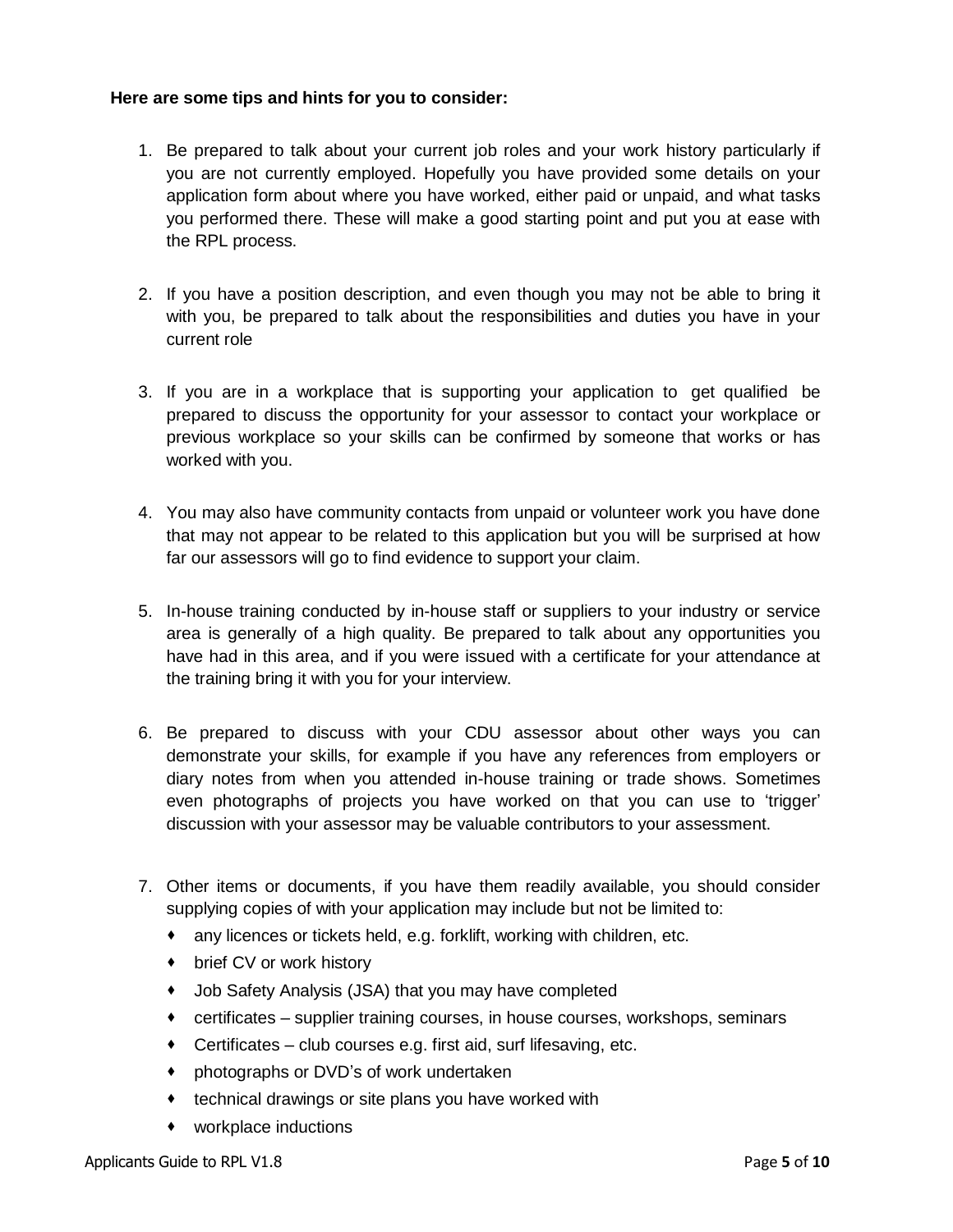- performance appraisals
- membership of relevant associations
- hobbies, interests outside of work
- references or letters from previous employers or supervisors
- any other documentation that may demonstrate industry experience

## **Personal Requirements to Work in your Chosen Vocational Area**

The RPL Self-assessment Tool includes information of some of the personal requirements to work in your chosen vocational area. Many personal requirements you already know from your previous experience but it is important that you review this list to confirm this is the vocation you wish to be in.

## **So what will I have to do next?**

You have now read through just about all of the Applicant's Guide and the following points will guide you through what to do next:

- Complete the VET RPL Application Form, return it to us, and retain a copy. An invoice for the appropriate application fee will be issued within 5 working days of processing. Please note that the official assessment cannot commence until payment is received for the application fee.
- If you have the appropriate self-assessment document, please read through it and complete the self-assessment that details what a competent person does in the workplace. Return this form with the VET RPL Application form.
- If you do not have the appropriate RPL Self-assessment form, simply return the VET RPL Application Form and one of our staff will contact you to determine the appropriate self-assessment document for you. Once you receive it, please fill it in and return.
- Gather any extra documents or information that supports your application.
- Please see the CDU VET Student Guide ([https://www.cdu.edu.au/](https://www.cdu.edu.au/student-central/forms-guides) [student-central/forms-guides\)](https://www.cdu.edu.au/student-central/forms-guides) for information regarding RPL fees and student services.
- Forward all of the extra documents to the address on the final page of the RPL Self-Assessment Tool or by email if you have them electronically. We would prefer that you send copies rather than originals as they could go missing in-transit to us.
- Wait a few days to hear from CDU and be prepared to discuss a time and place for your initial application interview.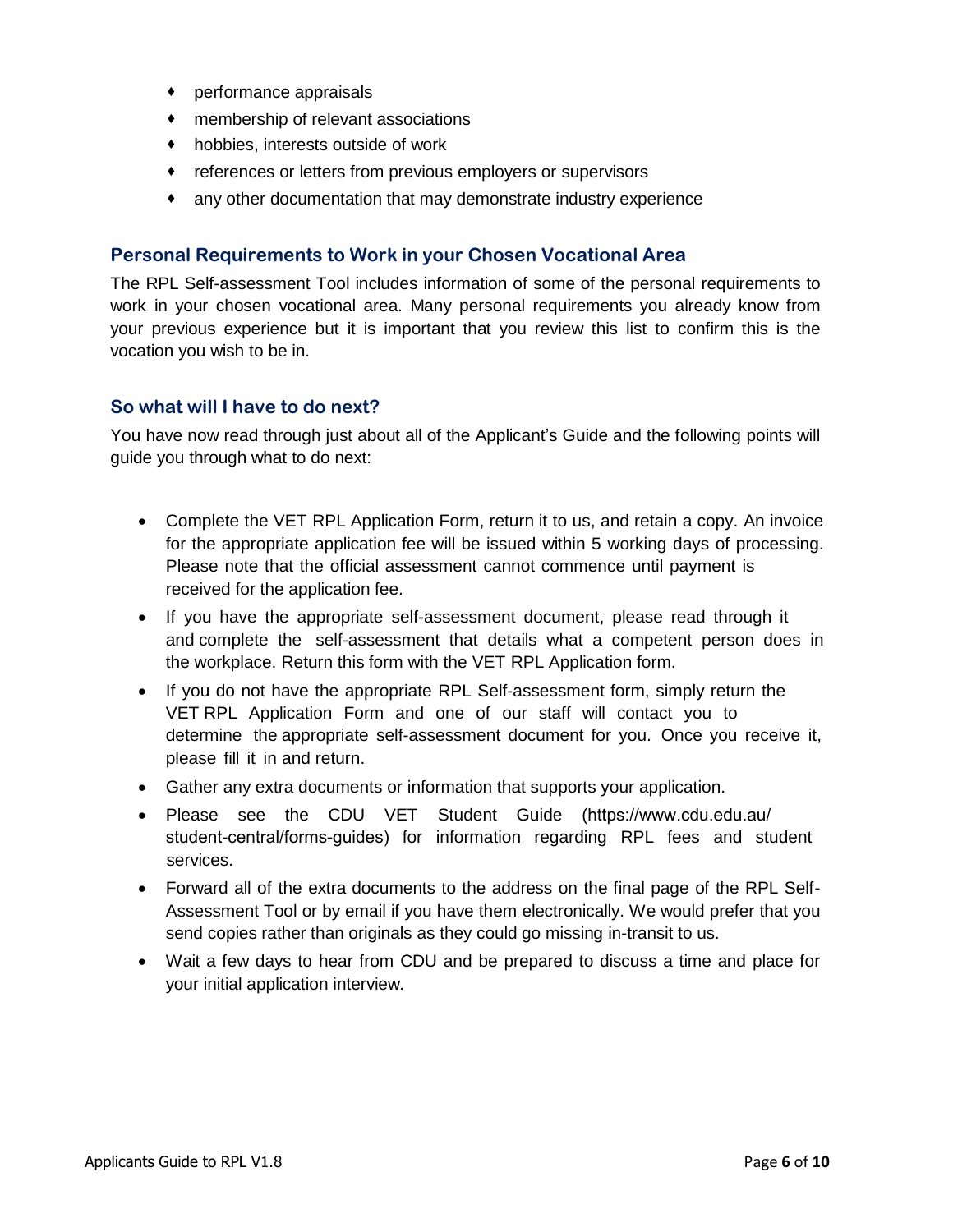# **Frequently Asked Questions**

The following list of common questions and answers has been developed to illustrate to you that the RPL process is effective and user-friendly whilst still maintaining the quality required by industry for competent staff. If you have any other questions please do not hesitate to ask by using the contact details at the bottom of the application form.

## *Question 1:*

What is Recognition of Prior Learning (RPL) all about?

#### *Answer 1:*

Recognition of Prior Learning is about determining whether the skills, knowledge and experience you've gained in the past partially or completely qualify you for a qualification offered by CDU without having to undertake any further study.

When you first enquired about applying for Recognition of Prior Learning, you may have received this Applicant's Guide, and other documents containing statements that describe, in a user-friendly way, the skills and knowledge that is contained in the qualification you are applying for. All you have to do is simply respond to each statement by indicating whether you can perform the skill to the level described and submit it to CDU along with any other information that you think may support your application for the qualification. Information on the type of supporting information you may supply is detailed in this Applicant's Guide and the other documentation.

If you feel that your prior experiences already indicate that you possess the skills and knowledge in one or more of the statements for the units, then an RPL application may be worth your while.

## *Question 2:*

*What happens when I apply for RPL?*

#### *Answer 2:*

This Applicant's Guide details the complete RPL process and indicates a range of additional information that you may want to compile and submit to support your application for RPL. The process also requires you to complete the Self-assessment for the qualification or course you are applying for and forward it with any supporting information to the address in the form.

Once we have received your RPL application, self-assessment and any supporting materials we will contact you and arrange a date for you to have an interview with an RPL Assessor. This interview may be in person or by telephone in the first instance.

Your RPL Assessor will discuss your responses to the Self-assessment and how your previous knowledge, skills and experience match the requirements of the course or qualification and where any gaps may appear to be present at this stage. They'll then organise a time and a place for you to meet so they can assess activities that demonstrate the skills, knowledge and experience you have. Once they've gathered the evidence from the activities that have taken place they will determine if there are any gaps in your knowledge or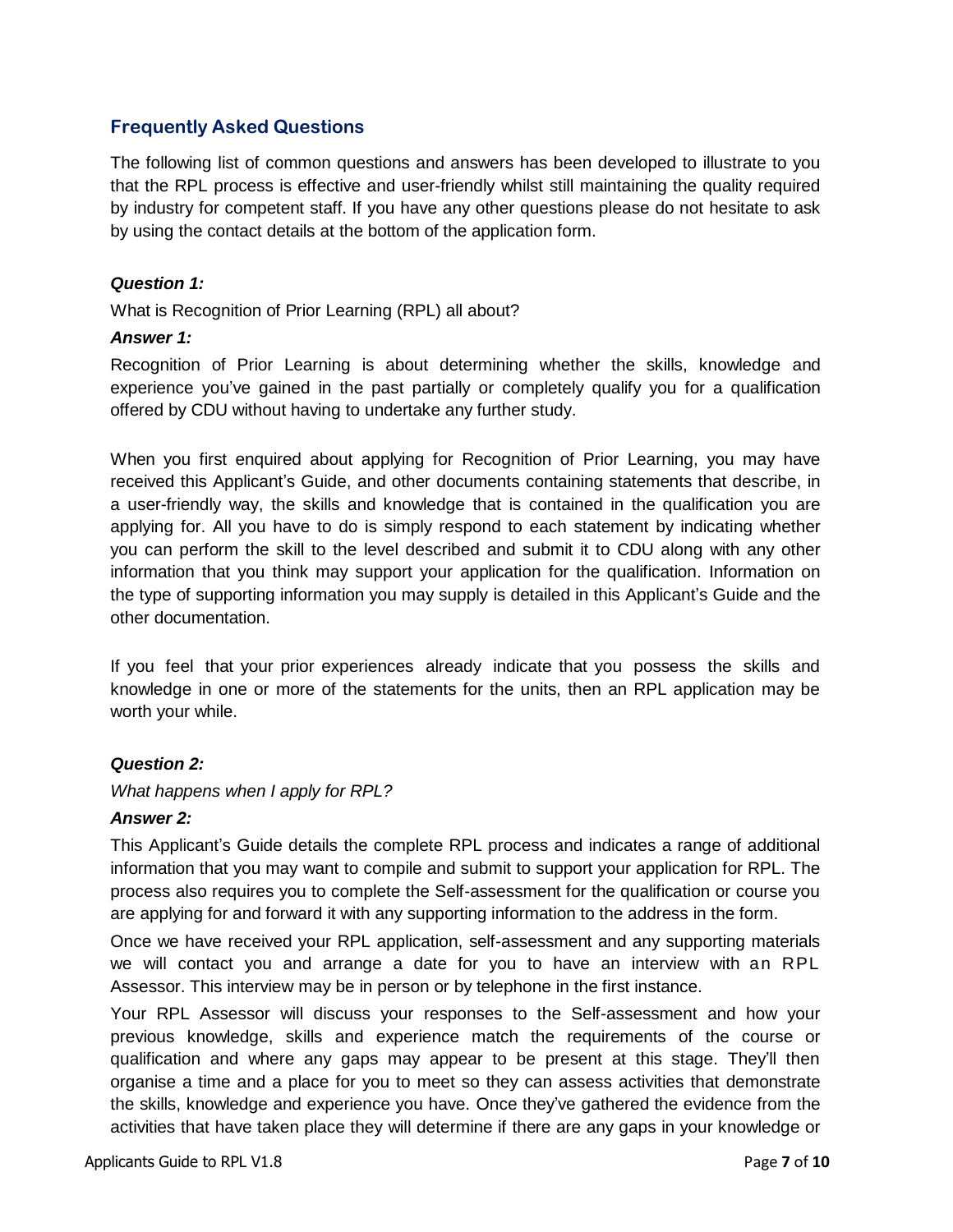skills that may have to be filled prior to you achieving the qualification or statement of attainment. They will discuss a range of options to fill these gaps with you.

## *Question 3:*

*How long do I have to have been working before I can apply for RPL?*

#### *Answer 3:*

There is no set time to have been working prior to applying for RPL but experienced workers have generally applied their knowledge and skills, communicated effectively, understood and applied relevant legislation and solved workplace problems in a range of situations over time to become competent. The RPL Self-assessment Tool indicates the range of activities that people have been involved in to become competent. Have a read through these activities and make a decision based on them about whether you should apply. If you think you have most of them then we can discuss a range of options available to you so that you can take the opportunity to fill the gaps and gain a full qualification.

## *Question 4:*

*Will any of the previous qualifications that I've gained count in the RPL process?* 

#### *Answer 4:*

When you submit your application for RPL include certified copies of any qualifications that you have already obtained. The RPL assessor will consider a Credit Transfer if any of the units of competency in the course you have completed are the same as in the course you are applying for or approved to be equivalent to the unit/s of competency in the Training Package for the vocational area.

## *Question 5:*

*I have been working for the same organisation for a number of years, is this sufficient evidence to gain RPL?*

## *Answer 5:*

Not necessarily. The length of time in a workplace is not by itself sufficient evidence – you must be able to demonstrate that you have the knowledge and can perform the skills required to the standard expected in the workplace that is detailed in the units of competency in the qualification. Some people may work for many years in one place but still need to develop broader skills and knowledge. Nevertheless, through the Self-assessment process, you will be able to determine exactly what skills and knowledge you do have and what gaps may still exist. If there aren't many gaps, you may still consider RPL and receive options on how the gaps can be filled.

## *Question 6:*

*How is it possible to get a qualification if I have not attended any formal training? Will it be as good as one gained through study at a TAFE anywhere else in Australia?*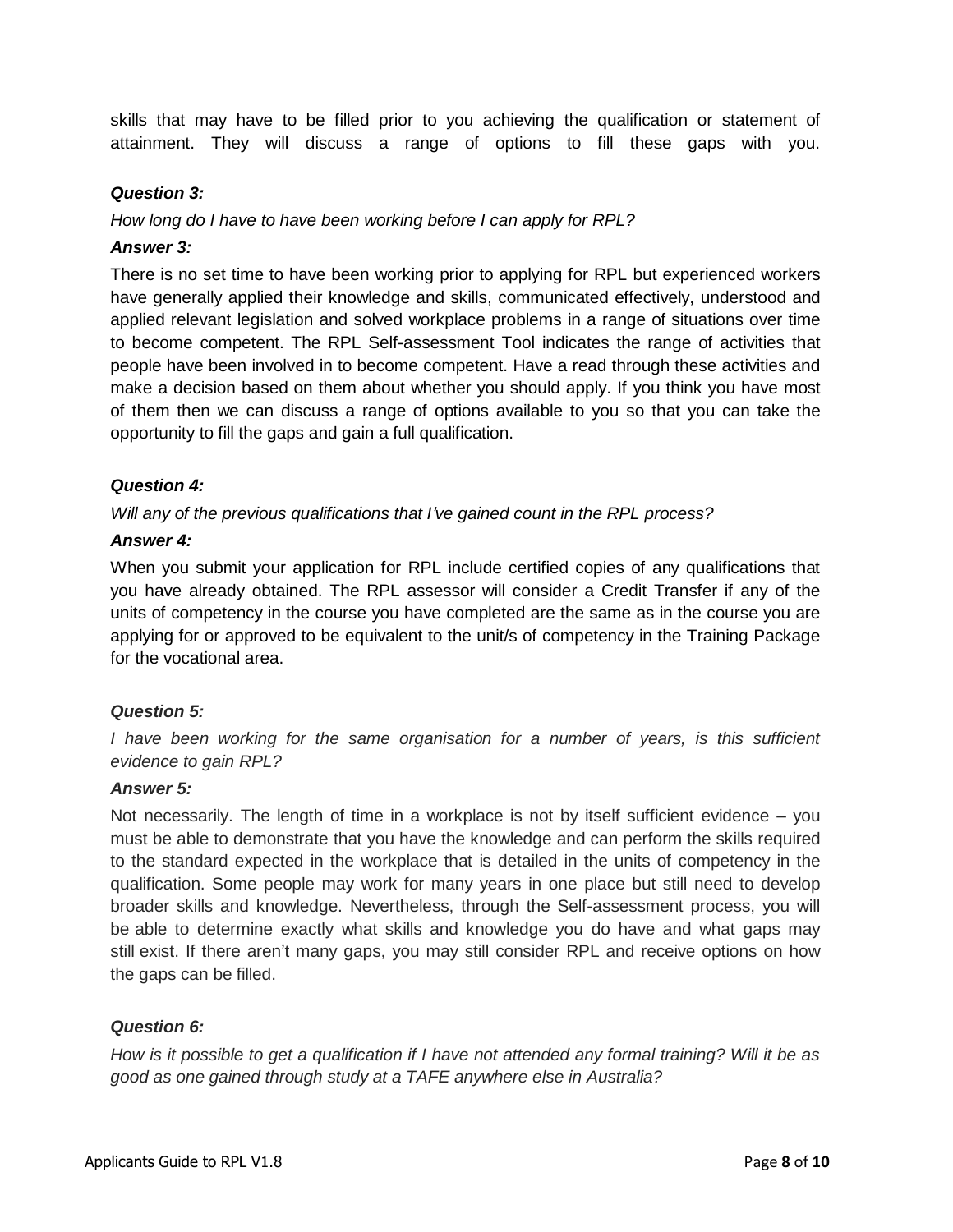## *Answer 6:*

The Australian Qualifications Framework (AQF) recognises skills and knowledge irrespective of where you learnt those skills. You do not have to attend formal training in order to get these skills recognised. The qualification will be the same as any gained through study anywhere else in Australia.

# *Question 7:*

*What are the benefits to my organisation if they are to support me through the RPL process?*

## *Answer 7:*

Many organizations have come to realize that providing an employee with a 'piece of paper' is only one small benefit to both the candidate and the business. They have traditionally stated "our biggest asset is our people" but are also very conscious of the fact that words alone don't get the job done. Throughout the workplace, they acknowledge there are often gaps in people's knowledge and skills that they would desperately like to have filled in order for the business to be more productive, more responsive and more profitable. An RPL assessment will assist in identifying the gaps whether they are in planning, budgeting, service or production, and once filled will add value to the business as well as to the person.

## *Question 8:*

*I was never too good at doing tests at school. Will I have to sit for practical and theory tests during my RPL?*

## *Answer 8:*

The RPL assessment process is one that encourages you to discuss and demonstrate tasks that you do every day at work. It involves an assessor developing a relationship with you as a professional colleague as they encourage you to discuss what you have achieved over time as you have gathered the skills, knowledge and experience associated with your specialist area. It's not an assessment that requires you to 'state definitions' or 'list items' but is more about your practical application associated with real work examples.

## *Question 9:*

*People who have been through an RPL have told me that I need to collect and supply a whole range of documents in order to be assessed. Many of the places I have worked at in the past no longer exist; people I worked with have moved on; and in some cases, I didn't get on with the boss or others and left without any reference. I didn't always have a documented job description and I don't know how to create a CV or resume. But I know how to do the job and why I make the decisions that I do on a daily basis, so how much documented information do I have to supply before I can go through the RPL process?*

#### *Answer 9:*

This Applicant's Guide to RPL contains a form for you to complete that asks for some basic information for us to help you begin your journey. The section on the self-assessment above also gives you examples of a range of documents that should be easy for you to assemble such as any 'licenses' or 'tickets' you hold; but if you can't supply them they are not a barrier to you applying and being interviewed to determine your ability.